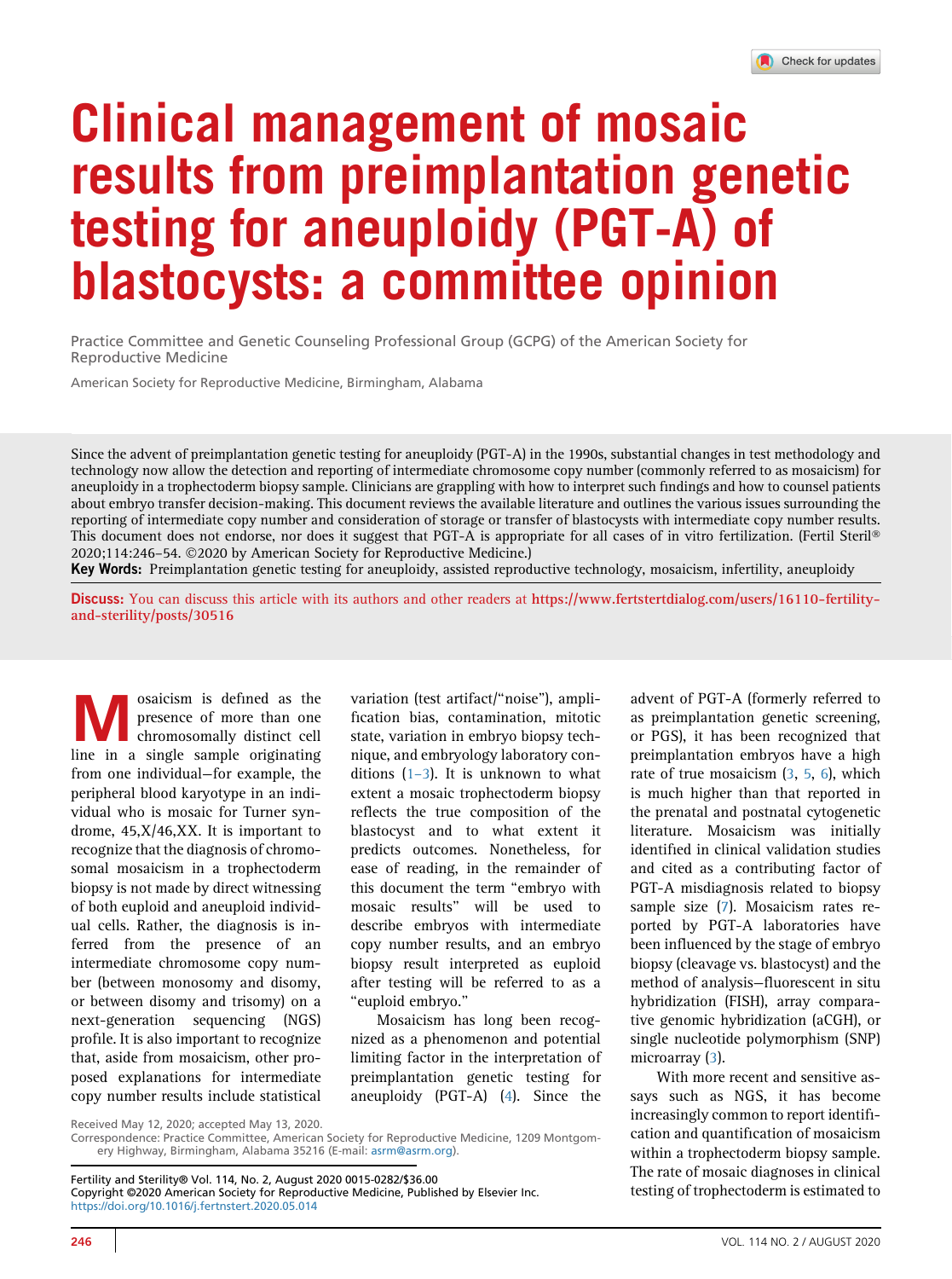be 3% to 20% depending on the specific NGS platform used, the cutoffs used to classify results as mosaic, technician and software interpretation, and individual PGT-A testing laboratory classification schemes ([8](#page-8-6), [9](#page-8-7)).

A PGT-A result showing an intermediate copy number therefore indicates that the biopsied embryo may be at risk of having mosaicism that is unable to be confirmed on clinical testing. Note that this document is intended for reference in a clinical setting when discussing mosaic results with patients; it is outside the scope of this document to comment in detail about potential laboratory variables that may contribute to a mosaic diagnosis.

Given that a mosaic result may not be representative of the chromosomal constitution of the remainder of the embryo as well as the previously described technical limitations, embryos diagnosed as mosaic based on trophectoderm analysis may be: fully euploid, fully aneuploid, mosaic for a euploid and an aneuploid cell line, or mosaic for two or more different abnormal cell lines [\(8](#page-8-6)).

There is a paucity of outcome data regarding the health of pregnancies and children after transfer of embryos with mosaic results. Thus far, the limited outcomes reported after such transfers seem to be reassuring; embryos have either failed to implant or have miscarried, or they have resulted in a live birth with no apparent abnormal phenotype [\(10](#page-8-8), [11](#page-8-9)). These preliminary outcomes have led the reproductive medicine community to a gradual but increasing acceptance of the transfer of embryos with mosaic results as a viable option for patients. Such transfers are performed in the hope that either the mosaic diagnosis is due to an analytical error (a false-positive result of a euploid biopsy), or an embryo that is in fact mosaic will ''self-correct,'' not be clinically impacted by the presence of some abnormal cells, fail to implant, or miscarry through natural means. In contrast, however, from a prenatal and postnatal perspective, mosaicism in a pregnancy or neonate has traditionally been cause for appreciable concern and follow-up management. This document will attempt to navigate both perspectives.

Although current outcome data are limited for transfer of an embryo with mosaic results, they are also somewhat encouraging. Thus, it is not unusual for clinicians to discuss the options of storage and transfer of embryos with mosaic PGT-A results. In an effort to provide some structure to the discussion about PGT-A mosaicism and how patients are counseled, several professional organizations have created statements for reference. The American Society for Reproductive Medicine (ASRM) released an Ethics Committee Opinion in 2017 providing general recommendations for handling positive results from PGT ([12\)](#page-8-10). The Human Fertilisation and Embryology Authority (HFEA) of the United Kingdom addresses this as well in the Code of Practice [\(13](#page-8-11)). The Preimplantation Genetic Diagnosis International Society (PGDIS) and Congress on Controversies in Preconception, Preimplantation and Prenatal Genetic Diagnosis (CoGen) also developed statements to provide guidance to clinicians who are faced with the incredibly complex task of interpreting such laboratory results and fostering patient decision-making ([9,](#page-8-7) [14](#page-8-12), [15](#page-8-13)).

# rental disomy (UPD).

Confined placental mosaicism (CPM). Chromosomal mosaicism detected by chorionic villus sampling (CVS) is confined to the placenta approximately 87% of the time ([16\)](#page-8-14). Although most pregnancies with CPM have normal outcomes, some studies have found higher incidences of pregnancy loss, fetal growth restriction, and other obstetric complications ([17](#page-8-15)). The risk of such complications largely depends on whether the mosaicism is localized to the cytotrophoblast (type I CPM), mesenchymal core (type II CPM), or both cell types, and specific aneuploidies show preferential distribution among these tissues ([17](#page-8-15)).

CONSIDERATIONS FOR TRANSFER OF EMBRYOS DIAGNOSED AS MOSAIC

without prior PGT-A.

with Chromosomal Mosaicism

Data regarding outcomes associated with embryonic mosaicism are limited, as the routine reporting of mosaic PGT-A results is a relatively recent practice. Most of the published data regarding outcomes associated with chromosomal mosaicism are derived from testing performed prenatally or postnatally

Categories of Perinatal Outcome Data Associated

Three main risk categories have been delineated: confined placental mosaicism (CPM), true fetal mosaicism, and unipa-

**True fetal mosaicism.** When detected by CVS, mosaicism is confirmed in fetal tissues approximately 13% of the time ([16](#page-8-14)). Certain aneuploidies, including trisomies 21 and 18, and sex chromosome abnormalities, are more likely to be confirmed in the fetus after amniocentesis; others are identified less frequently in the fetus [\(16\)](#page-8-14). In the presence of ultrasound anomalies, true fetal mosaicism poses a high risk for developmental and physical disabilities. However, in the absence of ultrasound findings, outcomes are far more difficult to predict, as phenotypes largely depend on the proportion of abnormal cells and distribution among various tissues in addition to the specific chromosomal abnormality ([18](#page-8-16)). Postnatally, most identifiable chromosomal mosaicism is associated with physical and developmental anomalies. However, this finding is subject to ascertainment bias, as chromosomal analysis of infants is typically pursued only when congenital anomalies or dysmorphic features are present. It is thus important to recognize that mosaicism has also been identified in normal offspring [\(18](#page-8-16), [19\)](#page-8-17).

Uniparental disomy (UPD). When mosaicism is caused by a postzygotic trisomy or monosomy rescue event, the two remaining chromosomal copies may originate from the same parent, a phenomenon known as uniparental disomy. For most chromosomes, there is no apparent phenotypic effect related to UPD [\(18\)](#page-8-16). However, UPD of chromosomes with imprinted regions—that is, those containing genes for which expression depends on parent of origin—has been associated with abnormal phenotypes. Specifically, regions of chromosomes 6, 7, 11, 14, and 15 are associated with known imprinting disorders while there is less consistent literature regarding UPD for chromosomes 2, 16, and 20 ([18](#page-8-16)). Additionally, there are multiple documented cases of recessive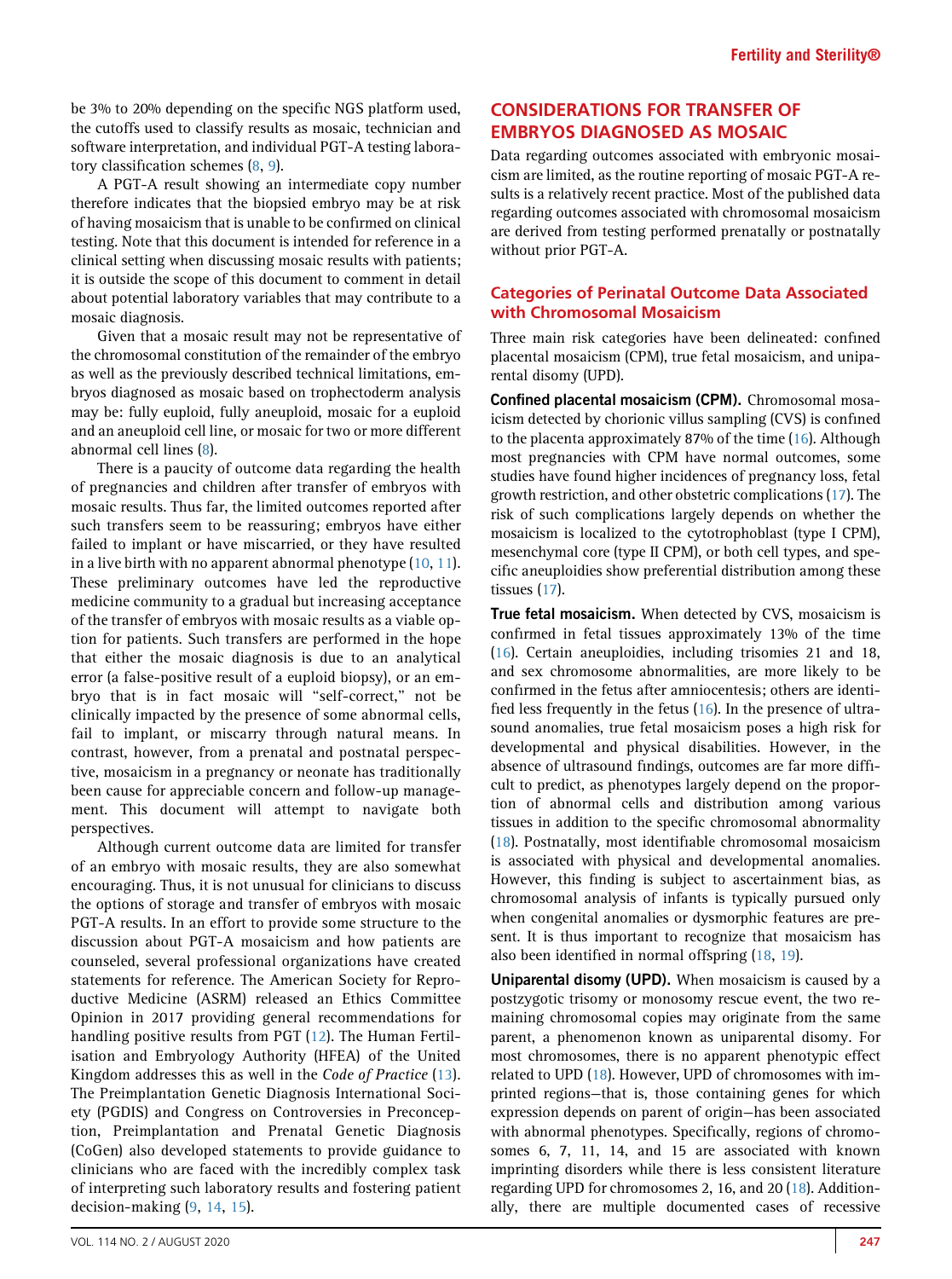TABLE 1

248

<span id="page-2-0"></span>Outcome studies after transfer of embryos with mosaic results.

| <b>Study</b>                          | <b>Embryos with mosaic</b><br>results included, n <sup>a</sup> | <b>Outcome</b>                                                                                                                                                                                                                    |                                                                                                            |
|---------------------------------------|----------------------------------------------------------------|-----------------------------------------------------------------------------------------------------------------------------------------------------------------------------------------------------------------------------------|------------------------------------------------------------------------------------------------------------|
|                                       |                                                                | OP and LB                                                                                                                                                                                                                         | SAB and biochemical pregnancies                                                                            |
| Prospective<br>Greco et al. 2015 (11) | 18                                                             | 6 of 18 (33.3%) LB rate; confirmed<br>normal chromosomes by CV                                                                                                                                                                    | 2 of 18 (11.1%) biochemical<br>pregnancy rate; 0 of 6 (0%) SAB                                             |
| Munné et al. 2017 (6)                 | 143                                                            | karyotype.<br>58 of 143 (40.6%) OP rate; no LB or<br>karyotype confirmation data.                                                                                                                                                 | rate.<br>18 of 76 (23.7%) SAB rate per<br>clinical pregnancy with GS.                                      |
| Spinella et al. 2018 (21)             | 78                                                             | 24 of 78 (30.8%) LB rate; no<br>karyotype confirmation data.                                                                                                                                                                      | 6 of 30 (20.0%) SAB rate per clinical<br>pregnancy with GS.                                                |
| Victor et al. 2019 (22)               | 100                                                            | 30 of 100 (30.0%) combined OP<br>and LB rate per embryo<br>transferred; 8 of 11<br>amniocenteses with confirmed<br>normal chromosomes; 3 of 11<br>with chromosomal<br>abnormalities of unspecified<br>clinical significance.      | 7 of 37 (18.9%) SAB rate per clinical<br>pregnancy with GS.                                                |
| Retrospective <sup>b</sup>            |                                                                |                                                                                                                                                                                                                                   |                                                                                                            |
| Maxwell et al. 2016 (23)              | 18                                                             | 6 of 38 (15.8%) LB from aCGH<br>embryos deemed euploid<br>retroactively found to be mosaic<br>by NGS.                                                                                                                             | 12 of 38 (31.6%) of SAB from aCGH<br>embryos deemed euploid<br>retroactively found to be mosaic<br>by NGS. |
| Fragouli et al. 2017 (24)             | 44                                                             | 12 of 44 (27.3%) LB rate.                                                                                                                                                                                                         | 5 of 17 (29.4%) SAB rate per clinical                                                                      |
| Lledó et al. 2017 (25)                | 52                                                             | 13 of 52 (25.0%) combined OP and<br>LB rate, 10 LB reported to be<br>healthy.                                                                                                                                                     | pregnancy.<br>1 of 14 (7.1%) SAB rate.                                                                     |
| Zhang et al. 2019 (10)                | 102                                                            | 48 of 102 (47%) LB rate; 3 of 3<br>amniocenteses with confirmed<br>normal chromosomes. "All<br>infants were found to be healthy<br>after a detailed physical<br>examination performed by a<br>local pediatrician after delivery." | 8 of 67 (11.9%) biochemical<br>pregnancy rate; 12 of 59<br>(20.3%) SAB rate per clinical<br>pregnancy.     |

Note: aCGH = array comparative genomic hybridization; CV = chorionic villi; GS = gestational sac; LB = live birth; NGS = next-generation sequencing; OP = ongoing pregnancy; SAB = spontaneous abortion.

a Embryos transferred may be represented in more than one data set. Consistently, studies have suggested that embryos with mosaic results tend to result in fewer ongoing pregnancies and more SABs compared with the rates ge embryos with mosaic results have been unable to produce euploid embryos or have had previous failed embryo transfers. Therefore, the population of patients who transferred embryos with mosaic results may contain more poorwho transferred euploid embryos. This potential discrepancy in population characteristics has not been controlled for in any outcome study to date.

<sup>b</sup> aCGH embryos deemed euploid retroactively found to be mosaic by NGS.

ASRM. Clinical management of mosaic results. Fertil Steril 2020.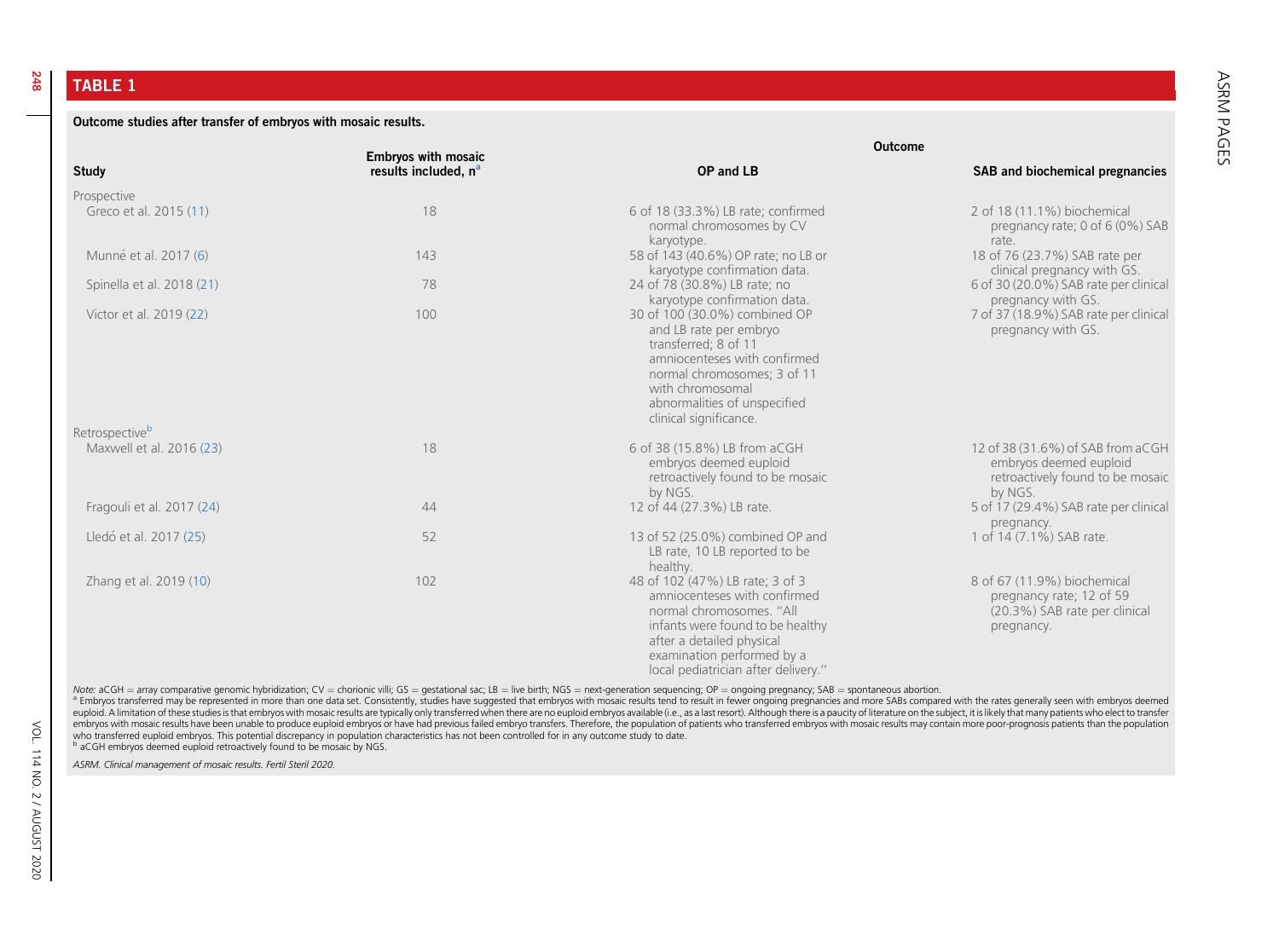monogenic disease attributed to UPD, which can occur if a pathogenic variant is located on the duplicated parental allele [\(20](#page-8-26)).

## Outcomes After Transfer of an Embryo with Mosaic Results After PGT-A

The studies reporting on the outcomes to date after transfer of an embryo with mosaic results are summarized in [Table 1](#page-2-0). As of mid-2019, there have been approximately 100 documented live births after transfer of an embryo with mosaic results. To date, no adverse events related to transfer of an embryo with mosaic PGT-A results have been documented in the literature, including pregnancy complications, abnormal prenatal or postnatal karyotypes of known clinical significance, congenital anomalies, or other health concerns.

However, these outcome data have several limitations. First, documented karyotype, chromosomal microarray (CMA), and UPD data from these infants have been largely absent. As abnormal phenotypes may not present immediately in the neonatal period, mosaicism may go unrecognized without these analyses. Second, there have not been any formal studies thus far to evaluate and document the health of newborns. Third, the lag time between the transfer of an embryo with mosaic results and the publication of outcome data can be substantial. Fourth, there have not been any longitudinal studies to assess long-term outcomes of children born from embryos with mosaic results. Finally, the number of live births reported so far is relatively small. Therefore, while reassuring, the available outcome data must be interpreted with caution because the risks associated with prenatally and postnatally detected mosaicism remain a possibility.

In the future, investigators reporting on outcomes from transfers of an embryo with mosaic results are encouraged to obtain both phenotypic information and documented chromosomal data on any resulting pregnancies.

## Which Embryos with Mosaic Results are Acceptable to Transfer?

Recent attempts have been made to prioritize different types of mosaic PGT-A results with respect to their acceptability for embryo transfer so as to enable individualized patient counseling about potential success rates, risks, and outcomes as well as to assist with embryo selection decisions in situations whereby multiple embryos with mosaic results are under consideration for transfer.

Although initial statements issued by PGDIS in 2016 recommended the transfer of embryos with mosaic monosomies over those with mosaic trisomies, this statement was updated in 2019 and eliminated this particular recommendation. Currently a prioritization model based on the level of mosaicism and chromosome involved is suggested ([14](#page-8-12), [15](#page-8-13)). Autosomes were ranked according to their perceived viability in the aneuploid state, risk of placental dysfunction and fetal growth restriction, and risk of a known syndrome associated with UPD. Shortly after these initial recommendations were issued, CoGEN released a position statement with analogous recommendations ([9\)](#page-8-7) but acknowledged emerging data ([6](#page-8-4))

suggesting that mosaic monosomies and mosaic trisomies implanted at the same rate. Subsequently, another group applied data from a large cohort of prenatal samples and products of conception to suggest a similar but ultimately different hierarchy of risk based on the involvement of specific chromosomes and their association with persisting fetal aneuploidy, UPD syndromes, and spontaneous abortion (SAB) [\(26\)](#page-8-27).

Despite these various ranking approaches, it may be premature to apply any for purposes of embryo-transfer decisions or for providing clinical recommendations to patients. The influence of mosaicism-related factors on clinical outcome data has been inconsistent; for example, some studies have found differences in live-birth rates depending on the level of mosaicism identified in a trophectoderm sample [\(21\)](#page-8-28) or involvement of a full versus partial chromosome ([24](#page-8-29)), but others have not found statistically significant differences when using the same classification system ([6\)](#page-8-4). Furthermore, while large data sets from prenatal and products of conception samples are undoubtedly valuable, it is problematic to assume that these data can be extrapolated to the preimplantation embryo because it is unknown whether fetoplacental and embryonic mosaicism are intricately related or whether they may arise from distinct mechanisms. The proposed categories, supporting evidence (or lack thereof), and relevant considerations are summarized in [Table 2](#page-4-0).

Therefore, additional data are needed to determine whether these categories can be applied for clinical decision-making. In the interim, it is recommended that clinicians inform patients that there is currently no evidencebased method available to determine which embryos with mosaic results have the best chance of resulting in a successful pregnancy, or which may have the lowest risks of an undesired outcome. Studies reporting on transfers of an embryo with mosaic results should continue to provide detailed information about PGT-A results leading to specific outcomes to assist with the development of evidence-based clinical guidelines for transfer of an embryo with mosaic results in the future.

## GENETIC COUNSELING Clinic Policy Development

The ASRM Ethics Committee Opinion ''Transferring Embryos with Genetic Anomalies Detected in Preimplantation Testing'' expresses support for providers both in transferring and declining to transfer embryos with ''variable phenotypes creating uncertainty about outcomes," including those diagnosed as mosaic, and encourages individualized decisionmaking [\(12\)](#page-8-10). Each in vitro fertilization (IVF) program is strongly encouraged to develop its own internal policy addressing the transfer and storage of embryos diagnosed as mosaic ([12](#page-8-10)). Such policies should be shared widely with patients before the initiation of an IVF/PGT-A cycle and at relevant touch points throughout the treatment process. A clinic policy template is provided in the [Supplemental Appendix](#page-8-30) (available online) that addresses the nuances and complexities encountered by clinics ordering and receiving mosaic PGT-A results.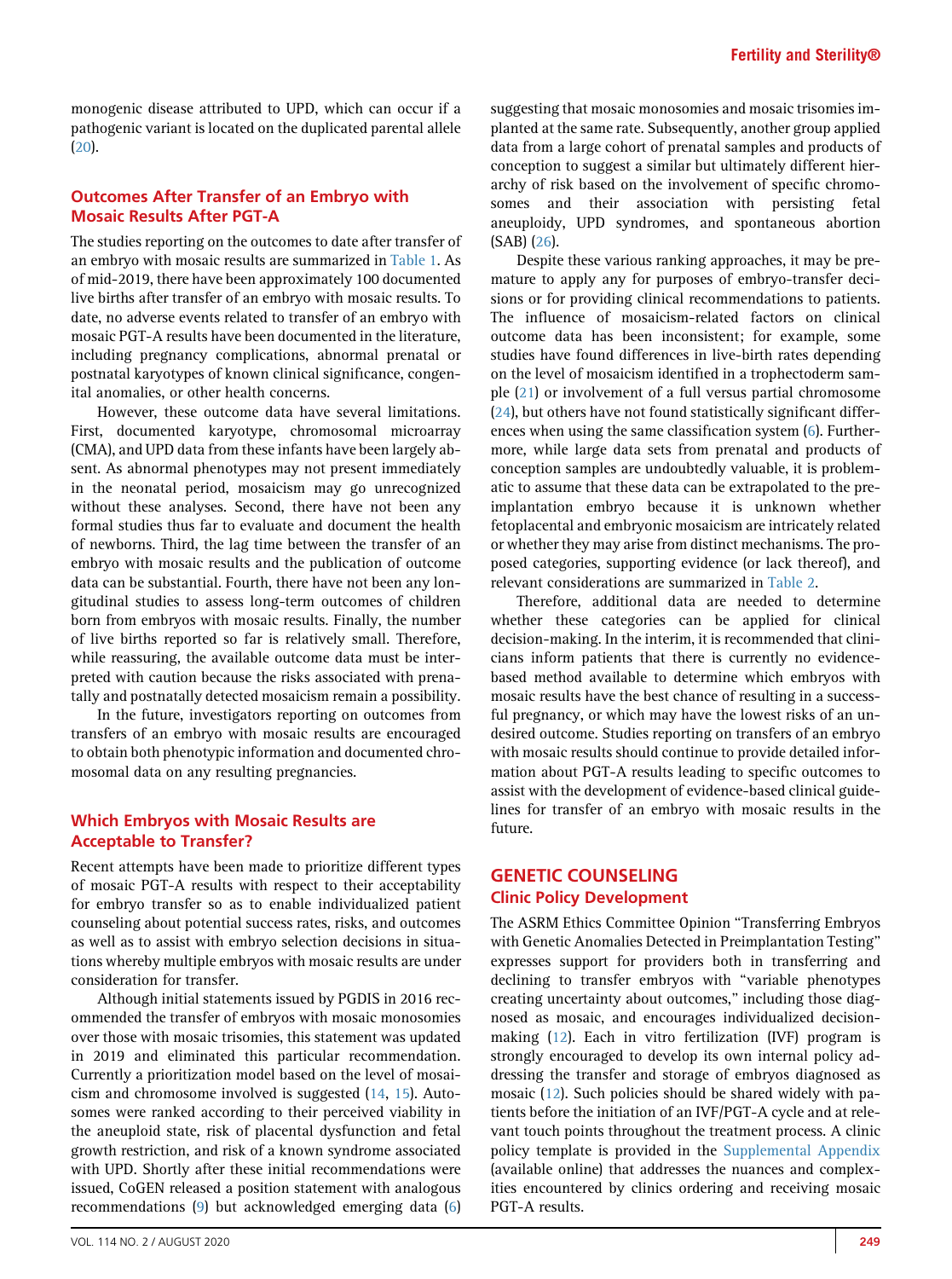TABLE 2

#### <span id="page-4-0"></span>Classifications and considerations for PGT-A mosaic results.

| Category                                  | <b>Theory</b>                                                                                                                                                       | <b>Considerations</b>                                                                                                                                                                                                                                                                                                                                                                 |
|-------------------------------------------|---------------------------------------------------------------------------------------------------------------------------------------------------------------------|---------------------------------------------------------------------------------------------------------------------------------------------------------------------------------------------------------------------------------------------------------------------------------------------------------------------------------------------------------------------------------------|
| Percentage of<br>mosaicism                | A lower level of mosaicism (i.e.,<br>fewer aneuploid cells in a<br>trophectoderm biopsy) is<br>likely associated with a<br>better outcome.                          | Data regarding clinical outcomes associated with higher vs. lower proportion of aneuploid cells in a<br>trophectoderm biopsy have been inconsistent. Some studies have found that lower-level mosaicism is<br>associated with improved ongoing pregnancy rates (21); while others have not found a statistically<br>significant difference (6, 22, 27).                               |
|                                           |                                                                                                                                                                     | Data do not support an equal distribution of mosaicism throughout the trophectoderm (28), suggesting<br>that mosaicism levels may be highly dependent on the site of biopsy.                                                                                                                                                                                                          |
|                                           |                                                                                                                                                                     | Prenatal and postnatal data do not support an association between the level of mosaicism and phenotypic<br>outcome (18).                                                                                                                                                                                                                                                              |
| Specific<br>chromosome(s)<br>involved     | Mosaicism involving certain<br>chromosomes is more likely to:<br>Result in a viable, ongoing<br>pregnancy despite a persisting<br>aneuploid cell line in the fetus. | While there are data regarding mosaicism identified prenatally or postnatally and associated risks/<br>outcomes depending on the specific chromosome number involved (16), it is not known whether this<br>mosaicism is mechanistically related to embryonic mosaicism nor how well such data can be<br>extrapolated to potential risks of transfer of an embryo with mosaic results. |
|                                           | Pose a risk for UPD syndromes.<br>Pose a risk for fetal growth restriction if<br>aneuploid cells persist in the placenta.                                           | Mosaic aneuploidies involving most chromosomes have been reported in pregnancies or live births with<br>abnormal phenotypes (18, 19).                                                                                                                                                                                                                                                 |
| Monosomy vs. trisomy                      | Monosomies of most<br>chromosomes are not viable.                                                                                                                   | Current PGT-A methodologies cannot distinguish a pure monosomy or trisomy cell line from mixed<br>reciprocal monosomy/trisomy cell lines present in the same biopsy (8).                                                                                                                                                                                                              |
|                                           |                                                                                                                                                                     | No difference in pregnancy or SAB rates has been seen when comparing embryos mosaic for monosomies<br>vs. trisomies (6, 22).                                                                                                                                                                                                                                                          |
|                                           |                                                                                                                                                                     | While pure non-mosaic monosomies are not viable (with the exception of 45,X), live births with mosaic<br>autosomal monosomies have been reported in the literature (29).                                                                                                                                                                                                              |
| Full chromosome vs.<br>partial chromosome | Aneuploidies involving a full<br>chromosome may have different<br>chances of viability compared to                                                                  | Data regarding clinical outcomes from embryos mosaic for full vs. partial aneuploidies have been<br>inconsistent. Some studies have found a higher ongoing pregnancy rate for partial chromosome<br>mosaics (10, 22, 24); while others have not found a difference (6).                                                                                                               |
|                                           | those involving a chromosomal<br>segment (deletion or duplication).                                                                                                 | There are currently no data supporting an increased chance of viability with persisting fetal mosaicism of a<br>partial chromosome aneuploidy compared to a full chromosome aneuploidy.                                                                                                                                                                                               |
|                                           |                                                                                                                                                                     | Data suggest that mosaicism reported for partial chromosome aneuploidies are more likely to represent<br>false-positive results due to test artifact (1), suggesting that these embryos may have better<br>implantation potential.                                                                                                                                                    |
|                                           |                                                                                                                                                                     | Prenatal and postnatal literature suggests that, in general, the smaller the chromosome segment, the<br>more likely it is to be compatible with life with an abnormal phenotype (30).                                                                                                                                                                                                 |
|                                           |                                                                                                                                                                     | Due to the limited resolution of PGT-A platforms, it is essential to recognize that deletions and duplications                                                                                                                                                                                                                                                                        |

VOL. 114 NO. 2 / AUGUST 2020 No. of chromosomes

VOL. 114 NO. 2 / AUGUST 2020

involved

Embryos diagnosed as mosaic for multiple chromosome aneuploidies may have lower chances of ongoing pregnancy.

There are some data indicating reduced pregnancy potential of embryos diagnosed as mosaic for three or more chromosomes ([6](#page-8-19)) or segmental mosaic for two or more chromosomes ([22\)](#page-8-21); however, other studies did not find <sup>a</sup> significant difference between mosaicism involving one vs. two chromosomes ([6](#page-8-19), [25](#page-8-24)).

detected by PGT-A are generally much larger than those detected in ongoing pregnancies or live births.

Note: PGT-A  $=$  preimplantation genetic testing for aneuploidy; SAB  $=$  spontaneous abortion; UPD  $=$  uniparental disomy. ASRM. Clinical management of mosaic results. Fertil Steril 2020.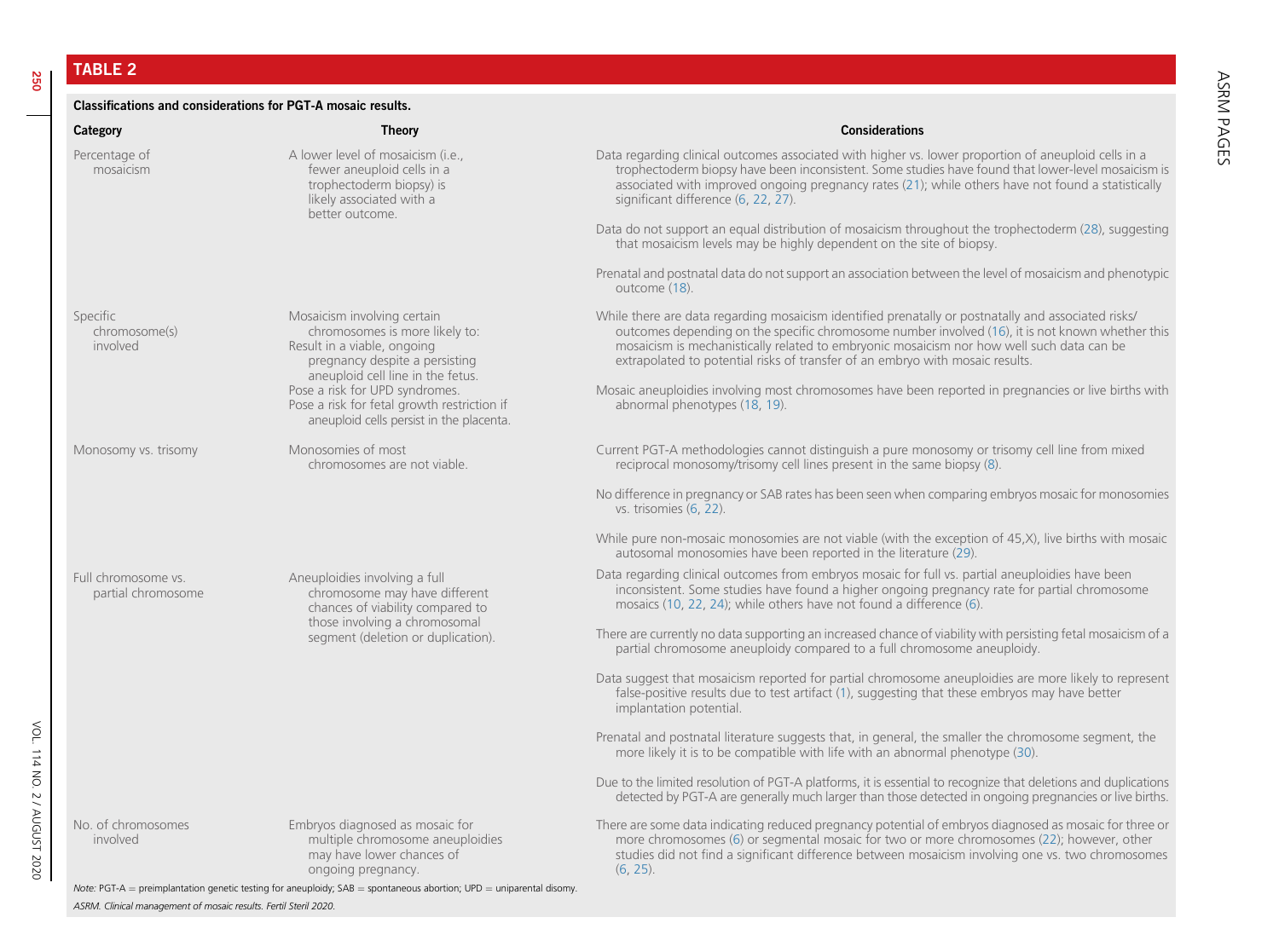## Pretest Counseling

Before pursuing any genetic testing, including PGT-A, patients should be informed of the risks, benefits, and limitations of the technology used [\(31\)](#page-8-40). If the PGT-A platform used includes detection and reporting of mosaicism, the pretest counseling should include discussion of:

- $\bullet$  The expected frequency of mosaic results (as quoted by the testing laboratory).
- The technical and clinical difficulties in interpreting mosaic PGT-A results.
- The limited outcome data available and potential challenges associated with making embryo-transfer decisions in the absence of clear risk information.
- The potential outcomes of chromosomal mosaicism, including congenital anomalies, fetal growth restriction, and other adverse perinatal outcomes such as fetal or neonatal demise.
- $\bullet$  The clinic's policy regarding the transfer and storage of embryos with mosaic results (see the [Supplemental](#page-8-30) [Appendix](#page-8-30) for a sample policy). It should be noted that laboratory-based genetic counselors often cannot comment on individual clinic protocols.
- The option to decline PGT-A, (or pursue PGT-A without mosaicism reporting) to avoid uncertain results and the burden of decision-making regarding transfer or storage of embryos diagnosed as mosaic ([32](#page-8-41)).

#### Posttest Counseling

Patients may consider transfer of embryos with mosaic results under several circumstances including: lack of euploid embryos after an IVF/PGT-A (with or without PGT-M/SR) cycle or prior use of all available euploid embryos. Occasionally, patients may also request transfer of an embryo with mosaic results in combination with one or more euploid embryos.

Due to the current lack of robust outcome data regarding embryos with mosaic results and bearing in mind the overarching goal of IVF is the birth of a healthy infant, a single embryo deemed euploid, if available, should be preferentially transferred. If no euploid embryos are available, patients should be counseled on the option of proceeding with another IVF/PGT-A cycle in the hopes of identifying a euploid embryo for transfer.

However, patients who wish to consider transfer of an embryo diagnosed as mosaic—and are supported by their physician in considering this option—should receive comprehensive genetic counseling regarding this diagnosis and its uncertainties. Such counseling should be provided before initiation of the embryo transfer cycle by a genetics specialist with a thorough understanding of mosaic PGT-A results as well as perinatal and pediatric outcome data (see [www.nsgc.](http://www.nsgc.org) [org](http://www.nsgc.org) for a directory of genetic counselors). Patients should be counseled that the clinical significance of mosaicism identified in embryonic trophectoderm biopsies is largely unknown and that there are several possible explanations for mosaic PGT-A results [\(32](#page-8-41)). Counseling should include a discussion of available outcome studies of transfer of an embryo with mosaic results as outlined in [Table 1](#page-2-0) and the difficulties in

stratifying risk based on the considerations outlined in [Table 2](#page-4-0).

Perinatal and postnatal risks should also be reviewed, including the small but unknown risk of live birth with aneuploidy (in the full or mosaic state) or uniparental disomy, either of which could result in congenital anomalies to varying degrees. When the identified mosaic aneuploidy is associated with a known syndrome or phenotype, patients should be made aware of any corresponding clinical outcome information. Whether or not corresponding perinatal or pediatric data for a specific mosaic finding are available, patients should understand that a mosaic full or partial aneuploidy involving any chromosome could have an abnormal outcome and that this outcome could differ from prior cases. For patients who may find the transfer decision stressful or anxietyprovoking, providers should encourage supportive counseling or psychotherapy with a mental health professional.

Patients should also understand that uncertainties and counseling challenges may persist after embryo transfer and into the prenatal and postnatal diagnosis realms. These may occur due to the lack of available prenatal testing that can provide full reassurance and because prenatal providers often are not familiar with embryonic mosaicism. It should be recognized that pregnancy loss, fetal anomalies, pregnancy termination, or adverse postnatal outcomes can have substantial emotional and financial effects, and the time lost before a patient can pursue another IVF cycle or alternative reproductive options is particularly relevant for women of advanced age [\(32](#page-8-41)).

Before transfer of an embryo with mosaic results, counseling about the general benefits, risks, and limitations of prenatal screening and diagnostic testing should be provided. Gestational carriers into whom embryos with mosaic results may be transferred should also receive thorough pretransfer counseling and should understand any plans the intended parents may have for prenatal diagnostic testing and management of an affected pregnancy. Any patient who becomes pregnant after PGT-A (from a transfer of euploid or embryo with mosaic results) should be counseled about prenatal genetic testing options ([33](#page-8-42), [34\)](#page-8-43).

#### Prenatal Screening

Prenatal screening includes the following tests:

- Maternal serum (biochemical) screening.
- $\bullet$  Ultrasound, including nuchal translucency and fetal anatomy scan.
- Cell-free DNA (cfDNA), also known as noninvasive prenatal testing or screening (NIPT or NIPS).

Patients should be made aware that screening tests cannot diagnose chromosomal aneuploidy. In some cases, ultrasound and biochemical analytes may help identify congenital anomalies that may be associated with an aneuploid pregnancy; however, many aneuploidies (and mosaic aneuploidies in particular) do not result in visible ultrasound anomalies or skewed biochemical analytes and may be easily missed.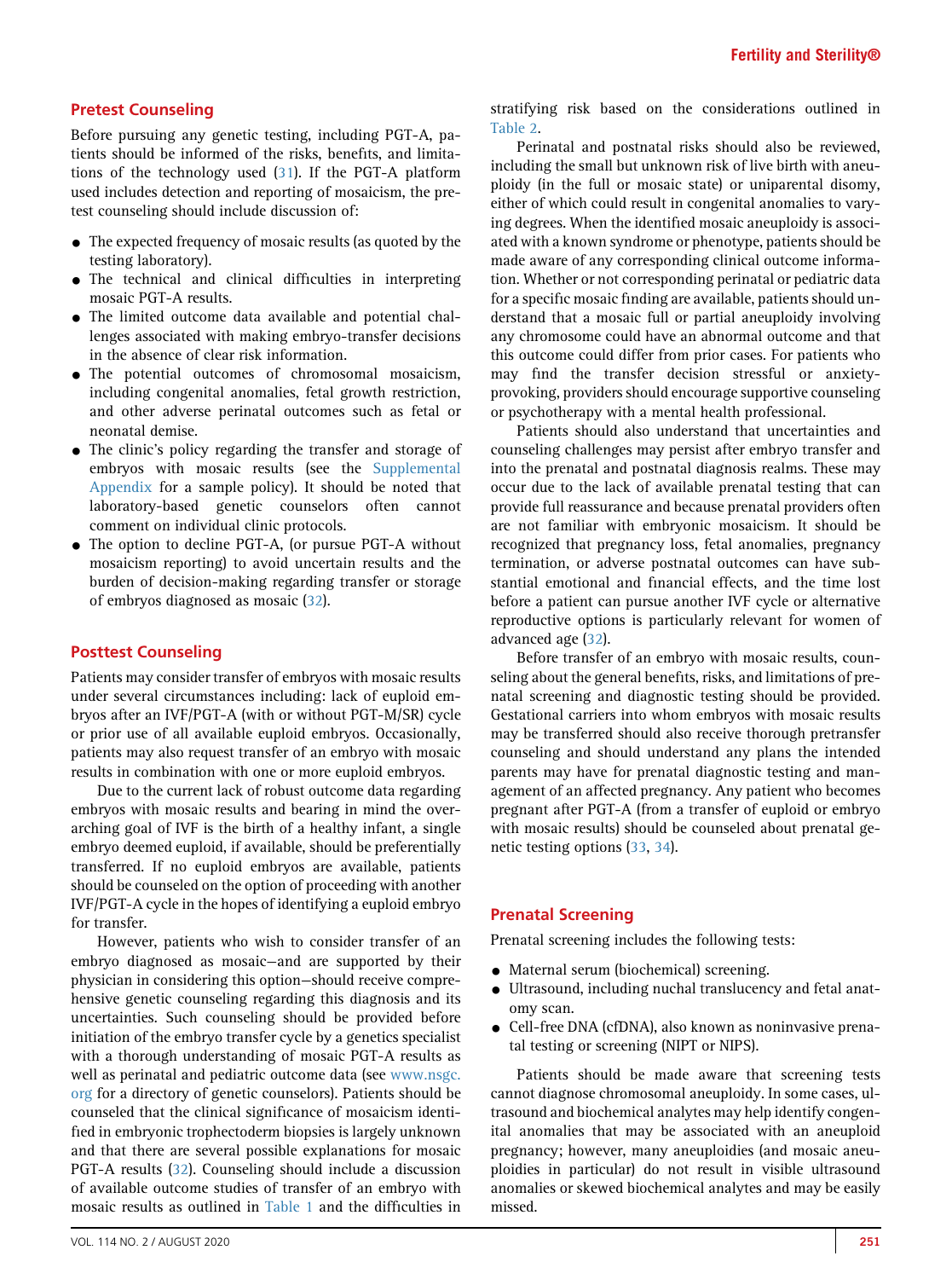Cell-free DNA testing analyzes free-floating placental DNA present in maternal blood and may test for a select number of full and partial aneuploidies, or all aneuploidies within a specified chromosomal resolution, depending on the specific test used by the laboratory. If the chromosome or chromosomal segment of interest is in fact able to be assessed by the assay used, an aneuploidy may be detected. However, it is important to recognize that NIPT is not designed for the detection of mosaicism and may result in false-negative results. False-positive results may also occur because NIPT analyzes placental (and not fetal) DNA ([35](#page-8-44)).

## Prenatal Diagnostic Testing

Prenatal diagnostic testing includes the following tests:

- Chorionic villus sampling (CVS) (placental testing)
- $\bullet$  Amniocentesis (fetal testing)

Chorionic villus sampling is typically performed between 10 and 13 weeks of gestation and involves karyotyping a placental biopsy sample. Amniocentesis is typically performed beginning at 16 weeks' gestation and involves sampling fetal epithelial cells isolated from amniotic fluid. Both tests are associated with a small risk of procedural-related miscarriage ([36](#page-8-45)) and thus may be undesirable for some patients, but they are the only tests available that can diagnose chromosomal aneuploidy in a pregnancy.

Although CVS is an earlier option, there are limitations of analyzing cells that are placental in origin, similar to PGT-A which tests only trophectoderm/placental DNA. Alternatively, although amniocentesis cannot be performed until later in gestation, it provides the major advantage of direct analysis of fetal cells. Both tests are limited by the sample obtained; that is, they will detect mosaicism if present in the sample, but mosaicism present at a lower level or in nonplacental or nonepithelial cells will be missed. Therefore, although amniocentesis offers the best representation of the chromosome complement within fetal tissues, patients must be made aware that mosaicism can escape detection.

If prenatal diagnostic testing is performed, additional analyses on prenatal samples should be considered depending on the specific PGT-A result, and at the discretion of the ordering provider. These may include:

- Chromosomal microarray, if a partial chromosome aneuploidy is involved.
- Uniparental disomy studies, depending on the chromo-some involved ([37\)](#page-8-46).
- Additional cell counts with a traditional karyotype, in an effort to identify lower-level mosaicism.

## Tracking of Outcomes

Programs performing transfers of embryos with mosaic results should document clinical outcomes including implantation and SAB rates; prenatal and postnatal genetic test results (e.g., karyotype, chromosomal microarray); and clinical information obtained by fetal ultrasound and/or physical examination. Laboratories performing PGT-A should also track

clinical outcomes because pooling data from multiple centers will provide more powerful data sets to generate meaningful conclusions. However, caution should be taken in extrapolating outcomes from one patient to another because embryos with the same types of mosaicism will not necessarily follow the same developmental paths [\(32\)](#page-8-41). Providers should also recognize that the reliability of karyotyping is limited because the number of cells counted can preclude detection of lowlevel mosaicism; the need for actively dividing cells limits the detection of mosaicism to certain cell types; and results from one tissue cannot be extrapolated to other tissues ([38](#page-8-47)).

## Key Points for Counseling Regarding Mosaic PGT-A Results

- Clinicians should understand the prevalence of mosaic PGT-A results issued by their reference laboratory.
- Clinics should have a policy in place regarding the reporting and management of mosaic PGT-A results. The policy should be known to staff and shared with patients before PGT-A testing.
- Transfer of embryos deemed euploid should be prioritized before considering transfer of embryos with mosaic results.
- If no embryos deemed euploid are available for transfer, patients should be offered, with due consideration of their clinical situation, the option of another IVF cycle, with or without PGT-A.
- Patients considering transfer of embryos with mosaic results should consult with a clinical genetics specialist, such as a board-certified genetic counselor, who has specific knowledge of perinatal and pediatric outcomes associated with chromosomal mosaicism.
- Patient counseling should include a discussion of the various possible explanations for mosaic PGT-A results and potential outcomes.
- $\bullet$  A decision regarding transfer of an embryo with mosaic results is optimally made with ample time for careful consideration of the risks, benefits, and alternatives associated with this option.
- The limited outcomes reported after transfer of an embryo with mosaic results seem to be reassuring; however, current data are limited and should be interpreted with caution:
	- $\circ$  Lower implantation rates and higher miscarriage rates have been reported after transfer of embryos with mosaic results compared with embryos deemed euploid; these outcomes may be due in part to biases in the patient populations studied.
	- $\circ$  A small number of apparently healthy live births have been reported in the literature after transfer of embryos with mosaic results.
- $\bullet$  In the prenatal and pediatric populations, cytogenetic mosaicism involving nearly every chromosome in monosomic and trisomic form has been reported in association with congenital anomalies, fetal growth restriction (also known as intrauterine growth restriction), intellectual disabilities, and/or long-term health problems. When an embryo with mosaic results successfully implants, the chance for the occurrence of such an adverse outcome is currently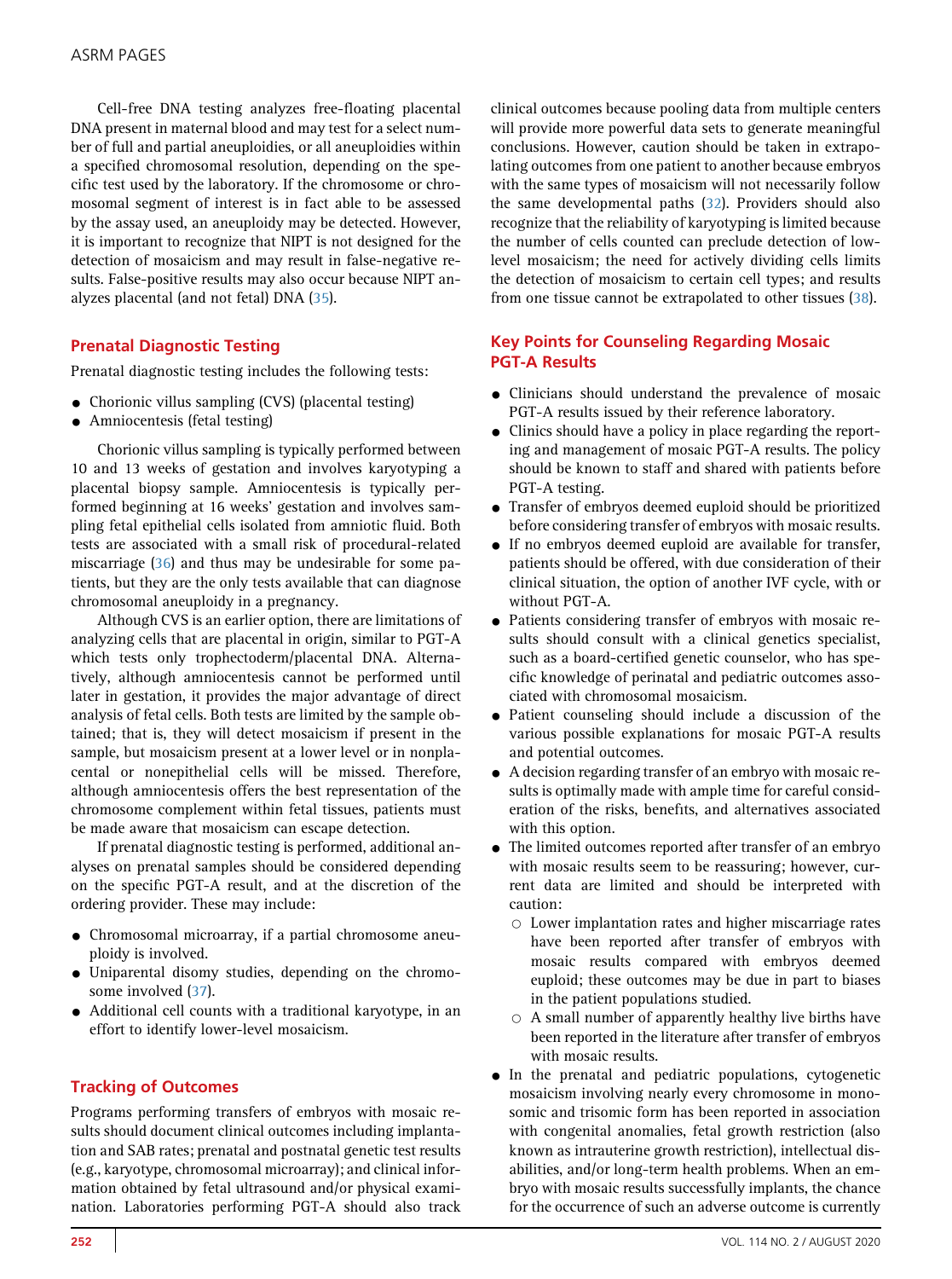unknown. Nonetheless, until further data are available, patients should be counseled on these risks.

- $\bullet$  The following parameters for risk stratification of embryos with mosaic results have been proposed:
	- $\circ$  By percentage of mosaicism
	- $\circ$  By specific chromosome(s) involved
	- $\circ$  By monosomy versus trisomy
	- $\circ$  Whether full chromosome versus partial chromosome is affected
	- $\circ$  By the number of chromosomes involved (single vs. double vs. complex aneuploidies)

However, no evidence-based classification system currently exists for prioritizing embryos based on these parameters. It remains to be determined whether prenatal or postnatal mosaicism data can be applied to predict outcomes for preimplantation embryos identified as mosaic.

- Prenatal genetic counseling is strongly recommended for any pregnancy resulting from the transfer of embryos with mosaic results and should include a discussion of the risks, benefits, and limitations of CVS and amniocentesis. If prenatal diagnostic testing is performed, additional analyses beyond routine karyotyping should be considered depending on the specific PGT-A result. At the discretion of the ordering provider, these may include:
	- $\circ$  Chromosomal microarray, if a partial chromosome aneuploidy is involved.
	- $\circ$  Uniparental disomy studies (UPD), depending on the chromosome involved ([37](#page-8-46)).
	- $\circ$  Additional cell counts, in an effort to identify lowerlevel mosaicism.
- $\bullet$  Postnatal evaluation by peripheral blood karyotype and/or microarray should be considered, particularly if prenatal diagnostic testing is declined. Referral to a pediatric specialist in genetics is recommended in the event of an abnormal physical or developmental phenotype.
- Large-scale outcome studies are needed to improve data available for patient counseling. Providers are encouraged to track and publish prenatal, perinatal, and pediatric outcomes following transfer of embryo(s) with mosaic PGT-A results.

## **CONCLUSION**

It should be recognized that this document does not endorse nor does it suggest that PGT-A is appropriate for all cases of IVF.

In clinics where PGT-A is performed there should be a policy in place regarding the reporting of mosaicism and allowance for the storage or transfer of embryos diagnosed as mosaic. This policy should be shared with every patient considering PGT-A before the initiation of their IVF cycle.

Any patient considering transfer of an embryo diagnosed as mosaic should receive genetic counseling before transfer. If an ongoing pregnancy should result, further prenatal genetic counseling and discussion of prenatal diagnostic testing options should be offered. Additionally, if an abnormal postnatal phenotype is observed, referral to pediatric genetics should be made.

Current data suggest that embryos deemed mosaic by PGT-A result in fewer ongoing pregnancies and more SABs compared with euploid embryos. However, those patients who have had embryos transferred with mosaic results to date may have included an overrepresentation of poor prognosis patients, which introduces a population bias into these comparisons. Therefore, these data should be interpreted with caution.

Several studies reporting live births after transfer of an embryo with mosaic results have been documented, and the resulting newborns appear to be healthy. Although this is encouraging, there is a lack of accompanying postnatal correlation of chromosomal studies, and no formal evaluations or longitudinal studies have been conducted. Therefore, these data should be interpreted with caution. The field would greatly benefit from an improved effort to collect and publish the results of laboratory and clinical genetic follow-up evaluations.

There is currently no evidence-based classification system for prioritizing embryos according to the type of mosaic result. It remains to be determined whether prenatal or postnatal mosaicism data can be applied to predict outcomes for preimplantation embryos identified as mosaic. Future studies should focus on providing detailed information correlating the specific mosaic result (i.e., type of aneuploidy and level of mosaicism) of the embryos transferred with clinical outcomes, and report on documented prenatal and postnatal chromosomal data (karyotype, CMA, UPD studies) in addition to phenotypic information whenever possible.

Acknowledgments: This report was developed under the direction of the Practice Committee of the American Society for Reproductive Medicine (ASRM) in collaboration with the Genetic Counseling Professional Group (GCPG) as a service to its members and other practicing clinicians. Although this document reflects appropriate management of a problem encountered in the practice of reproductive medicine, it is not intended to be the only approved standard of practice or to dictate an exclusive course of treatment. Other plans of management may be appropriate, taking into account the needs of the individual patient, available resources, and institutional or clinical practice limitations. The Practice Committees and the Board of Directors of ASRM and the Executive Committee of the GCPG have approved this report.

This document was reviewed by ASRM members, and their input was considered in the preparation of the final document. The Practice Committee acknowledges the special contribution of Andria Besser, M.S.; Lauri Black, M.S.; Amy Jordan, M.S.; and Emily Mounts, M.S., in the preparation of this document. The authors would like to extend their sincere thanks for guidance and contributions to this document by Mary Norton, M.D. The following members of the ASRM Practice Committee participated in the development of this document. All Committee members disclosed commercial and financial relationships with manufacturers or distributors of goods or services used to treat patients. Members of the Committee who were found to have conflicts of interest based